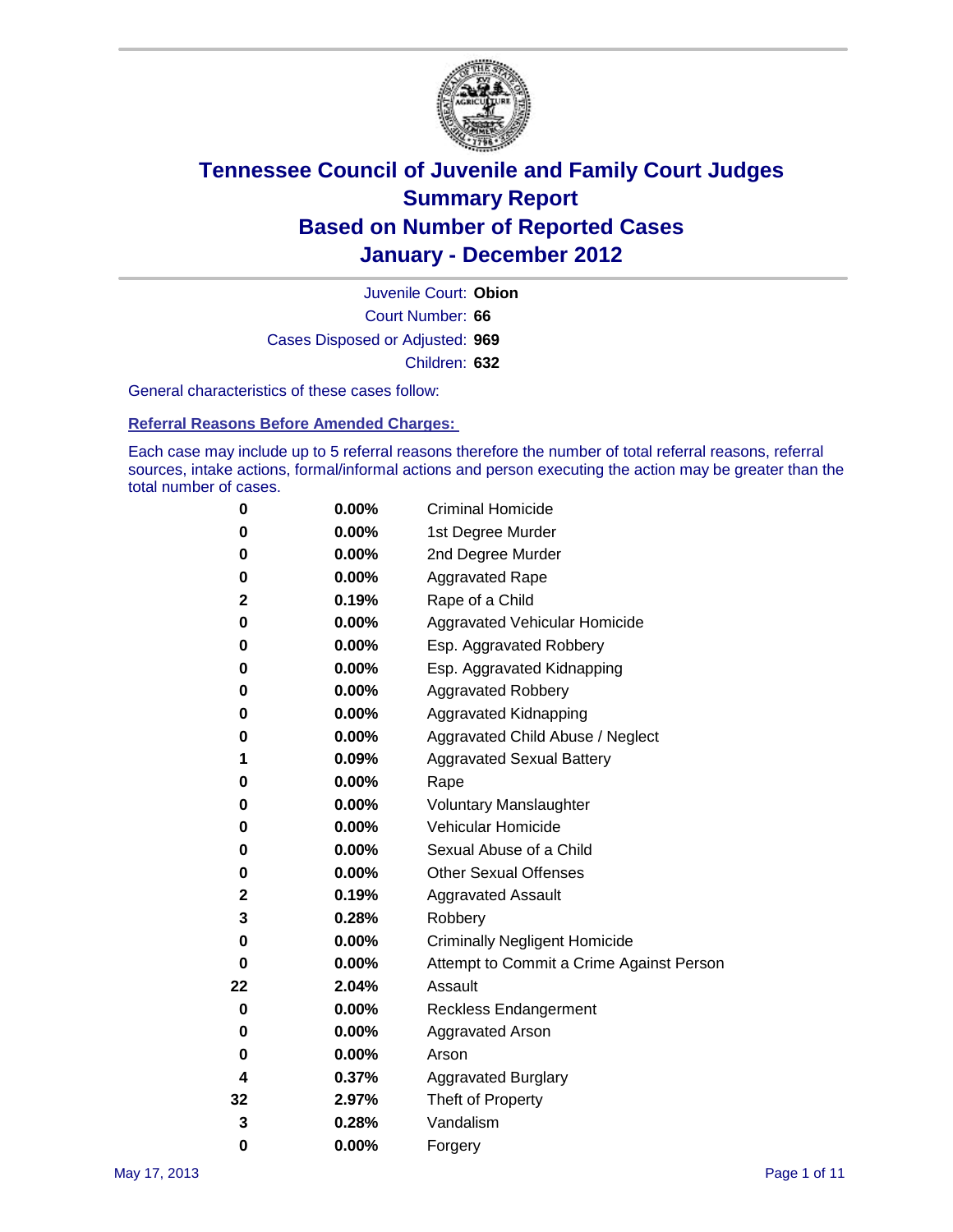

Court Number: **66** Juvenile Court: **Obion** Cases Disposed or Adjusted: **969** Children: **632**

#### **Referral Reasons Before Amended Charges:**

Each case may include up to 5 referral reasons therefore the number of total referral reasons, referral sources, intake actions, formal/informal actions and person executing the action may be greater than the total number of cases.

| $\pmb{0}$    | 0.00%    | <b>Worthless Checks</b>                                     |
|--------------|----------|-------------------------------------------------------------|
| 0            | 0.00%    | Illegal Possession / Fraudulent Use of Credit / Debit Cards |
| 6            | 0.56%    | <b>Burglary</b>                                             |
| $\bf{0}$     | $0.00\%$ | Unauthorized Use of a Vehicle                               |
| 0            | $0.00\%$ | <b>Cruelty to Animals</b>                                   |
| 2            | 0.19%    | Sale of Controlled Substances                               |
| $\mathbf 2$  | 0.19%    | <b>Other Drug Offenses</b>                                  |
| 15           | 1.39%    | Possession of Controlled Substances                         |
| $\mathbf 0$  | $0.00\%$ | <b>Criminal Attempt</b>                                     |
| 0            | 0.00%    | Carrying Weapons on School Property                         |
| 0            | $0.00\%$ | Unlawful Carrying / Possession of a Weapon                  |
| 1            | 0.09%    | <b>Evading Arrest</b>                                       |
| 0            | 0.00%    | Escape                                                      |
| $\mathbf{2}$ | 0.19%    | Driving Under Influence (DUI)                               |
| 20           | 1.85%    | Possession / Consumption of Alcohol                         |
| 1            | 0.09%    | Resisting Stop, Frisk, Halt, Arrest or Search               |
| 0            | $0.00\%$ | <b>Aggravated Criminal Trespass</b>                         |
| 3            | 0.28%    | Harassment                                                  |
| 0            | 0.00%    | Failure to Appear                                           |
| 1            | 0.09%    | Filing a False Police Report                                |
| 1            | 0.09%    | Criminal Impersonation                                      |
| 2            | 0.19%    | <b>Disorderly Conduct</b>                                   |
| 8            | 0.74%    | <b>Criminal Trespass</b>                                    |
| 1            | 0.09%    | Public Intoxication                                         |
|              | 0.09%    | Gambling                                                    |
| 199          | 18.44%   | <b>Traffic</b>                                              |
| 0            | $0.00\%$ | <b>Local Ordinances</b>                                     |
| 0            | 0.00%    | Violation of Wildlife Regulations                           |
| 0            | $0.00\%$ | Contempt of Court                                           |
| 6            | 0.56%    | Violation of Probation                                      |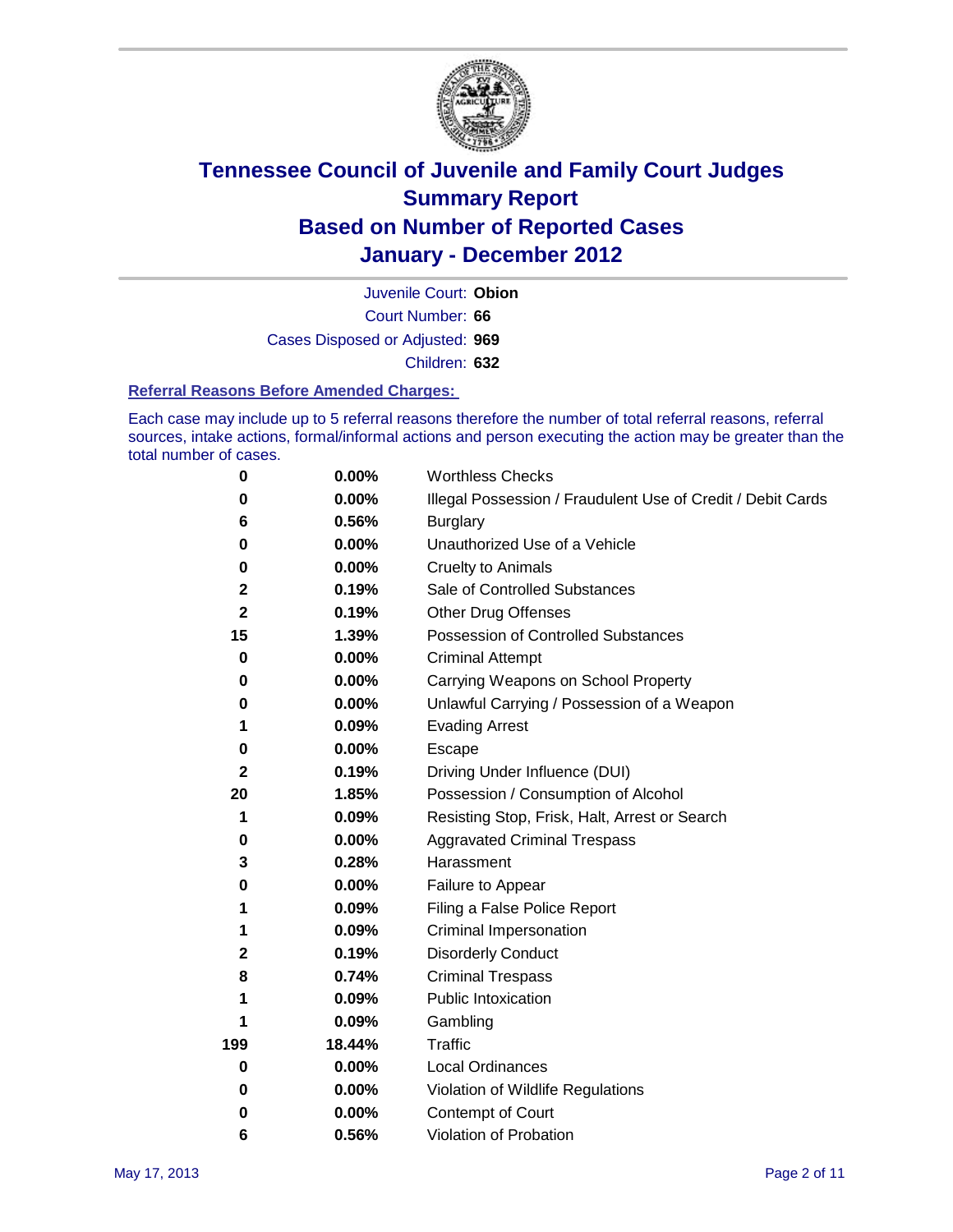

Court Number: **66** Juvenile Court: **Obion** Cases Disposed or Adjusted: **969** Children: **632**

#### **Referral Reasons Before Amended Charges:**

Each case may include up to 5 referral reasons therefore the number of total referral reasons, referral sources, intake actions, formal/informal actions and person executing the action may be greater than the total number of cases.

| 0     | 0.00%    | Violation of Aftercare                 |
|-------|----------|----------------------------------------|
| 4     | 0.37%    | <b>Unruly Behavior</b>                 |
| 17    | 1.58%    | Truancy                                |
| 3     | 0.28%    | In-State Runaway                       |
| 0     | 0.00%    | Out-of-State Runaway                   |
| 21    | 1.95%    | Possession of Tobacco Products         |
| 1     | 0.09%    | Violation of a Valid Court Order       |
| 12    | 1.11%    | <b>Violation of Curfew</b>             |
| 0     | 0.00%    | <b>Sexually Abused Child</b>           |
| 0     | $0.00\%$ | <b>Physically Abused Child</b>         |
| 0     | 0.00%    | Dependency / Neglect                   |
| 0     | $0.00\%$ | <b>Termination of Parental Rights</b>  |
| 0     | 0.00%    | <b>Violation of Pretrial Diversion</b> |
| 0     | $0.00\%$ | Violation of Informal Adjustment       |
| 0     | 0.00%    | <b>Judicial Review</b>                 |
| 0     | $0.00\%$ | <b>Administrative Review</b>           |
| 0     | 0.00%    | <b>Foster Care Review</b>              |
| 1     | 0.09%    | Custody                                |
| 0     | 0.00%    | Visitation                             |
| 19    | 1.76%    | Paternity / Legitimation               |
| 646   | 59.87%   | <b>Child Support</b>                   |
| 12    | 1.11%    | <b>Request for Medical Treatment</b>   |
| 0     | 0.00%    | <b>Consent to Marry</b>                |
| 3     | 0.28%    | Other                                  |
| 1,079 | 100.00%  | <b>Total Referrals</b>                 |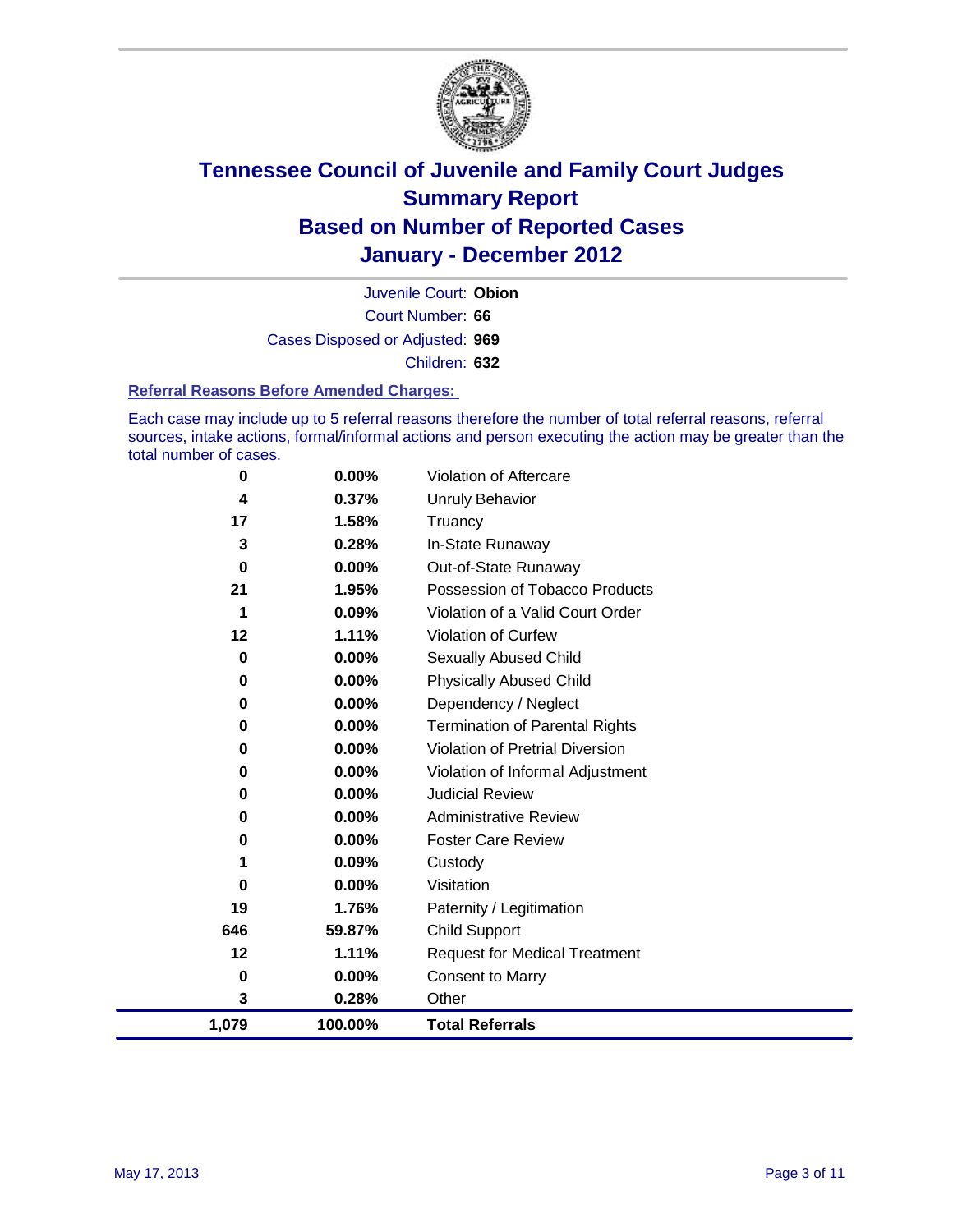

| Juvenile Court: Obion      |                                 |                                   |  |  |  |
|----------------------------|---------------------------------|-----------------------------------|--|--|--|
|                            | Court Number: 66                |                                   |  |  |  |
|                            | Cases Disposed or Adjusted: 969 |                                   |  |  |  |
|                            |                                 | Children: 632                     |  |  |  |
| <b>Referral Sources: 1</b> |                                 |                                   |  |  |  |
| 333                        | 30.86%                          | <b>Law Enforcement</b>            |  |  |  |
| 4                          | 0.37%                           | Parents                           |  |  |  |
| 5                          | 0.46%                           | <b>Relatives</b>                  |  |  |  |
| $\mathbf{2}$               | 0.19%                           | Self                              |  |  |  |
| 29                         | 2.69%                           | School                            |  |  |  |
| 1                          | 0.09%                           | <b>CSA</b>                        |  |  |  |
| 6                          | 0.56%                           | <b>DCS</b>                        |  |  |  |
| 664                        | 61.54%                          | Other State Department            |  |  |  |
| 0                          | 0.00%                           | <b>District Attorney's Office</b> |  |  |  |
| 0                          | 0.00%                           | <b>Court Staff</b>                |  |  |  |
| 0                          | 0.00%                           | Social Agency                     |  |  |  |
| 9                          | 0.83%                           | <b>Other Court</b>                |  |  |  |
| 15                         | 1.39%                           | Victim                            |  |  |  |
| 1                          | 0.09%                           | Child & Parent                    |  |  |  |
| 10                         | 0.93%                           | Hospital                          |  |  |  |
| 0                          | 0.00%                           | Unknown                           |  |  |  |
| 0                          | 0.00%                           | Other                             |  |  |  |
| 1,079                      | 100.00%                         | <b>Total Referral Sources</b>     |  |  |  |
|                            |                                 |                                   |  |  |  |

### **Age of Child at Referral: 2**

| 632 | 100.00% | <b>Total Child Count</b> |
|-----|---------|--------------------------|
| 0   | 0.00%   | <b>Unknown</b>           |
| 6   | 0.95%   | Ages 19 and Over         |
| 115 | 18.20%  | Ages 17 through 18       |
| 130 | 20.57%  | Ages 15 through 16       |
| 51  | 8.07%   | Ages 13 through 14       |
| 39  | 6.17%   | Ages 11 through 12       |
| 291 | 46.04%  | Ages 10 and Under        |
|     |         |                          |

<sup>1</sup> If different than number of Referral Reasons (1079), verify accuracy of your court's data.

<sup>2</sup> One child could be counted in multiple categories, verify accuracy of your court's data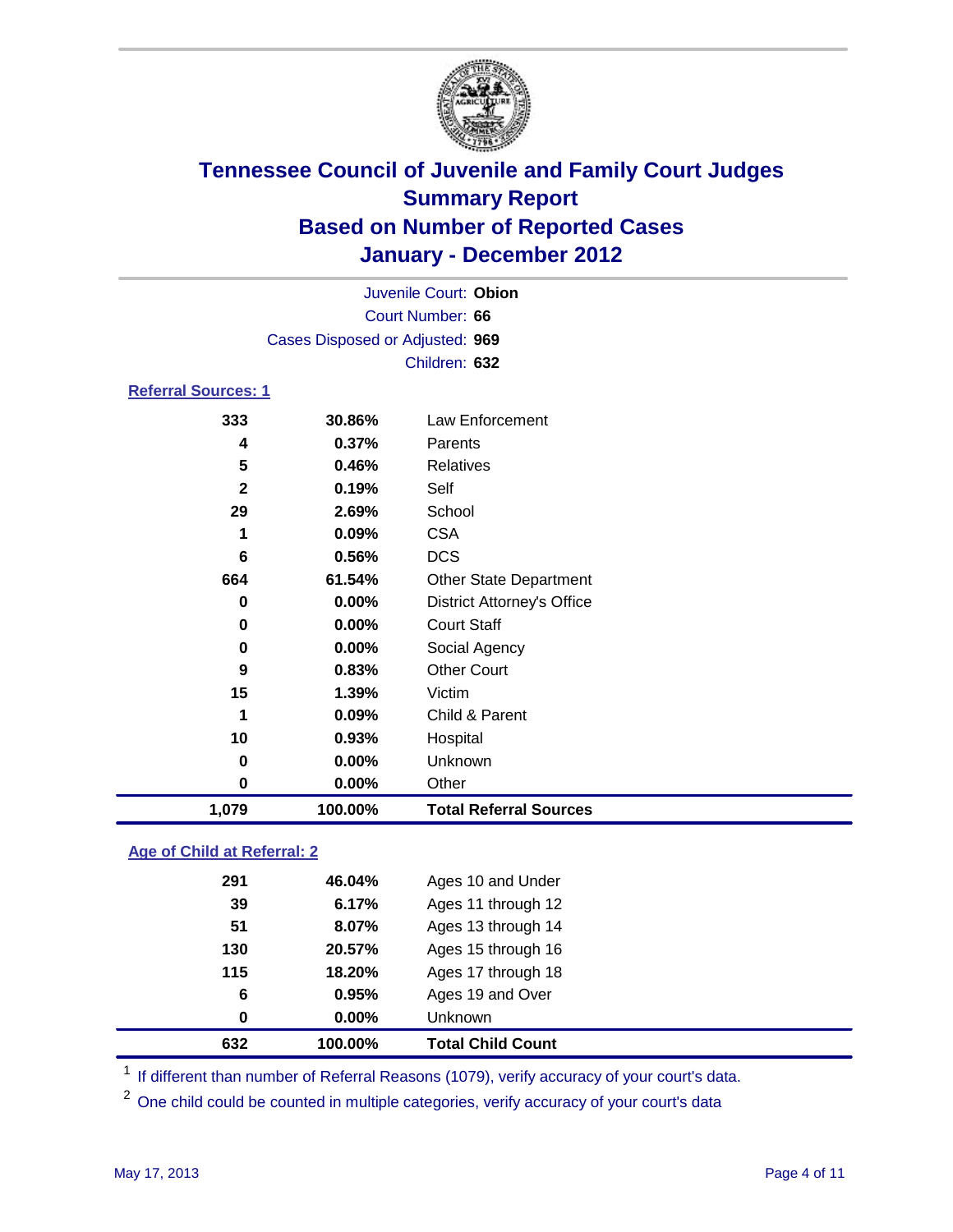

| Juvenile Court: Obion                   |                                 |                          |  |  |
|-----------------------------------------|---------------------------------|--------------------------|--|--|
| Court Number: 66                        |                                 |                          |  |  |
|                                         | Cases Disposed or Adjusted: 969 |                          |  |  |
|                                         |                                 | Children: 632            |  |  |
| Sex of Child: 1                         |                                 |                          |  |  |
| 350                                     | 55.38%                          | Male                     |  |  |
| 281                                     | 44.46%                          | Female                   |  |  |
| 1                                       | 0.16%                           | Unknown                  |  |  |
| 632                                     | 100.00%                         | <b>Total Child Count</b> |  |  |
| Race of Child: 1                        |                                 |                          |  |  |
| 441                                     | 69.78%                          | White                    |  |  |
| 176                                     | 27.85%                          | African American         |  |  |
| $\mathbf 0$                             | 0.00%                           | Native American          |  |  |
| $\bf{0}$                                | 0.00%                           | Asian                    |  |  |
| 11                                      | 1.74%                           | Mixed                    |  |  |
| 4                                       | 0.63%                           | Unknown                  |  |  |
| 632                                     | 100.00%                         | <b>Total Child Count</b> |  |  |
| <b>Hispanic Origin: 1</b>               |                                 |                          |  |  |
| 15                                      | 2.37%                           | Yes                      |  |  |
| 617                                     | 97.63%                          | No                       |  |  |
| $\mathbf 0$                             | 0.00%                           | Unknown                  |  |  |
| 632                                     | 100.00%                         | <b>Total Child Count</b> |  |  |
| <b>School Enrollment of Children: 1</b> |                                 |                          |  |  |
| 492                                     | 77.85%                          | Yes                      |  |  |
| 140                                     | 22.15%                          | No                       |  |  |
| $\mathbf 0$                             | 0.00%                           | Unknown                  |  |  |
| 632                                     | 100.00%                         | <b>Total Child Count</b> |  |  |

One child could be counted in multiple categories, verify accuracy of your court's data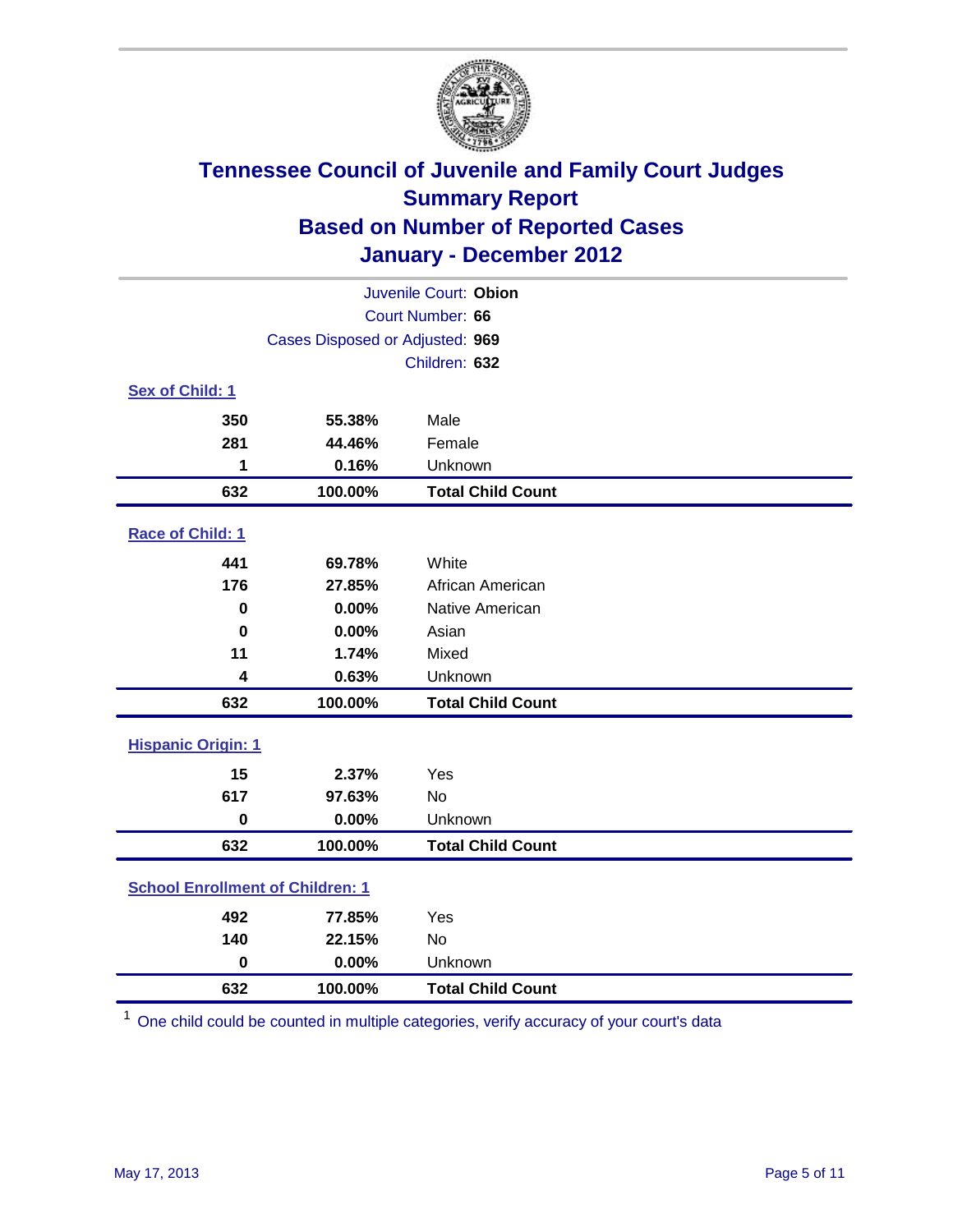

Court Number: **66** Juvenile Court: **Obion** Cases Disposed or Adjusted: **969** Children: **632**

#### **Living Arrangement of Child at Time of Referral: 1**

| 632 | 100.00%  | <b>Total Child Count</b>     |
|-----|----------|------------------------------|
| 3   | 0.47%    | Other                        |
| 3   | 0.47%    | Unknown                      |
| 0   | $0.00\%$ | Independent                  |
| 1   | 0.16%    | In an Institution            |
| 0   | $0.00\%$ | In a Residential Center      |
| 2   | 0.32%    | In a Group Home              |
| 19  | $3.01\%$ | With Foster Family           |
| 4   | 0.63%    | With Adoptive Parents        |
| 79  | 12.50%   | <b>With Relatives</b>        |
| 54  | 8.54%    | <b>With Father</b>           |
| 381 | 60.28%   | With Mother                  |
| 8   | $1.27\%$ | With Mother and Stepfather   |
| 6   | 0.95%    | With Father and Stepmother   |
| 72  | 11.39%   | With Both Biological Parents |

#### **Type of Detention: 2**

| 969 | 100.00%              | <b>Total Detention Count</b> |
|-----|----------------------|------------------------------|
|     | $0.00\%$<br>$\bf{0}$ | Other                        |
| 968 | 99.90%               | Does Not Apply               |
|     | 0<br>$0.00\%$        | <b>Unknown</b>               |
|     | 0<br>$0.00\%$        | <b>Psychiatric Hospital</b>  |
|     | 0.00%<br>0           | Jail - No Separation         |
|     | 0.10%<br>1           | Jail - Partial Separation    |
|     | $0.00\%$<br>0        | Jail - Complete Separation   |
|     | 0.00%<br>0           | Juvenile Detention Facility  |
|     | 0<br>$0.00\%$        | Non-Secure Placement         |
|     |                      |                              |

<sup>1</sup> One child could be counted in multiple categories, verify accuracy of your court's data

<sup>2</sup> If different than number of Cases (969) verify accuracy of your court's data.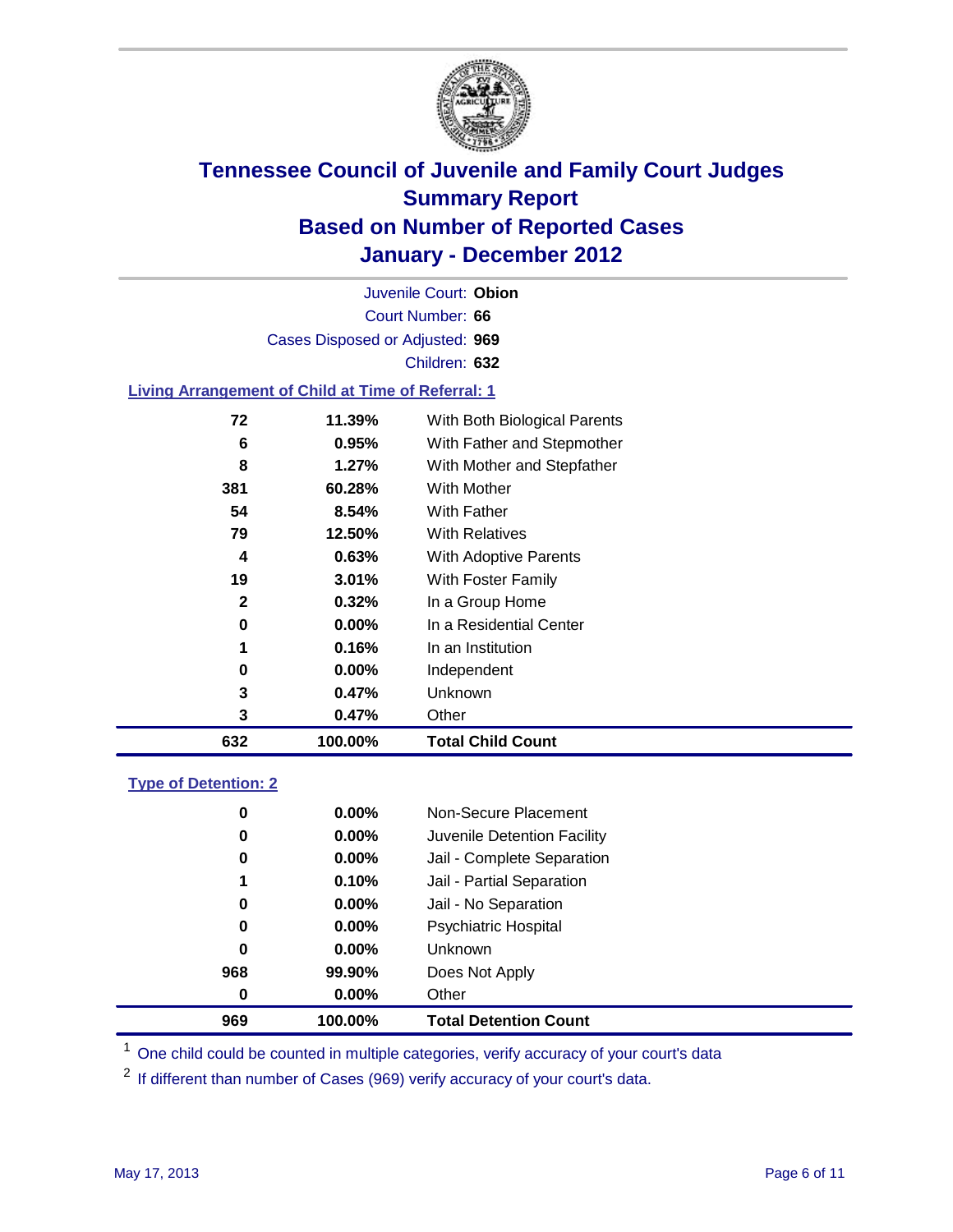

| Juvenile Court: Obion                              |                                               |                                     |  |  |  |
|----------------------------------------------------|-----------------------------------------------|-------------------------------------|--|--|--|
|                                                    | Court Number: 66                              |                                     |  |  |  |
|                                                    | Cases Disposed or Adjusted: 969               |                                     |  |  |  |
|                                                    |                                               | Children: 632                       |  |  |  |
| <b>Placement After Secure Detention Hearing: 1</b> |                                               |                                     |  |  |  |
| 1                                                  | 0.10%<br>Returned to Prior Living Arrangement |                                     |  |  |  |
| 0                                                  | 0.00%                                         | Juvenile Detention Facility         |  |  |  |
| 0                                                  | 0.00%                                         | Jail                                |  |  |  |
| 0                                                  | 0.00%                                         | Shelter / Group Home                |  |  |  |
| 0                                                  | 0.00%                                         | <b>Foster Family Home</b>           |  |  |  |
| Psychiatric Hospital<br>0.00%<br>0                 |                                               |                                     |  |  |  |
| 0.00%<br><b>Unknown</b><br>0                       |                                               |                                     |  |  |  |
| 968                                                | 99.90%                                        | Does Not Apply                      |  |  |  |
| $\bf{0}$                                           | 0.00%                                         | Other                               |  |  |  |
| 969                                                | 100.00%                                       | <b>Total Placement Count</b>        |  |  |  |
| <b>Intake Actions: 2</b>                           |                                               |                                     |  |  |  |
| 839                                                | 77.76%                                        | <b>Petition Filed</b>               |  |  |  |
| $\overline{2}$                                     | 0.19%                                         | <b>Motion Filed</b>                 |  |  |  |
| 213                                                | 19.74%                                        | <b>Citation Processed</b>           |  |  |  |
| 0                                                  | 0.00%                                         | Notification of Paternity Processed |  |  |  |
| 0                                                  | 0.00%                                         | Scheduling of Judicial Review       |  |  |  |
| 0                                                  | 0.00%                                         | Scheduling of Administrative Review |  |  |  |
| 0                                                  | 0.00%                                         | Scheduling of Foster Care Review    |  |  |  |
| 0                                                  | 0.00%                                         | Unknown                             |  |  |  |
| 0                                                  | 0.00%                                         | Does Not Apply                      |  |  |  |
| 25                                                 | 2.32%                                         | Other                               |  |  |  |

**1,079 100.00% Total Intake Count** <sup>1</sup> If different than number of Cases (969) verify accuracy of your court's data.

<sup>2</sup> If different than number of Referral Reasons (1079), verify accuracy of your court's data.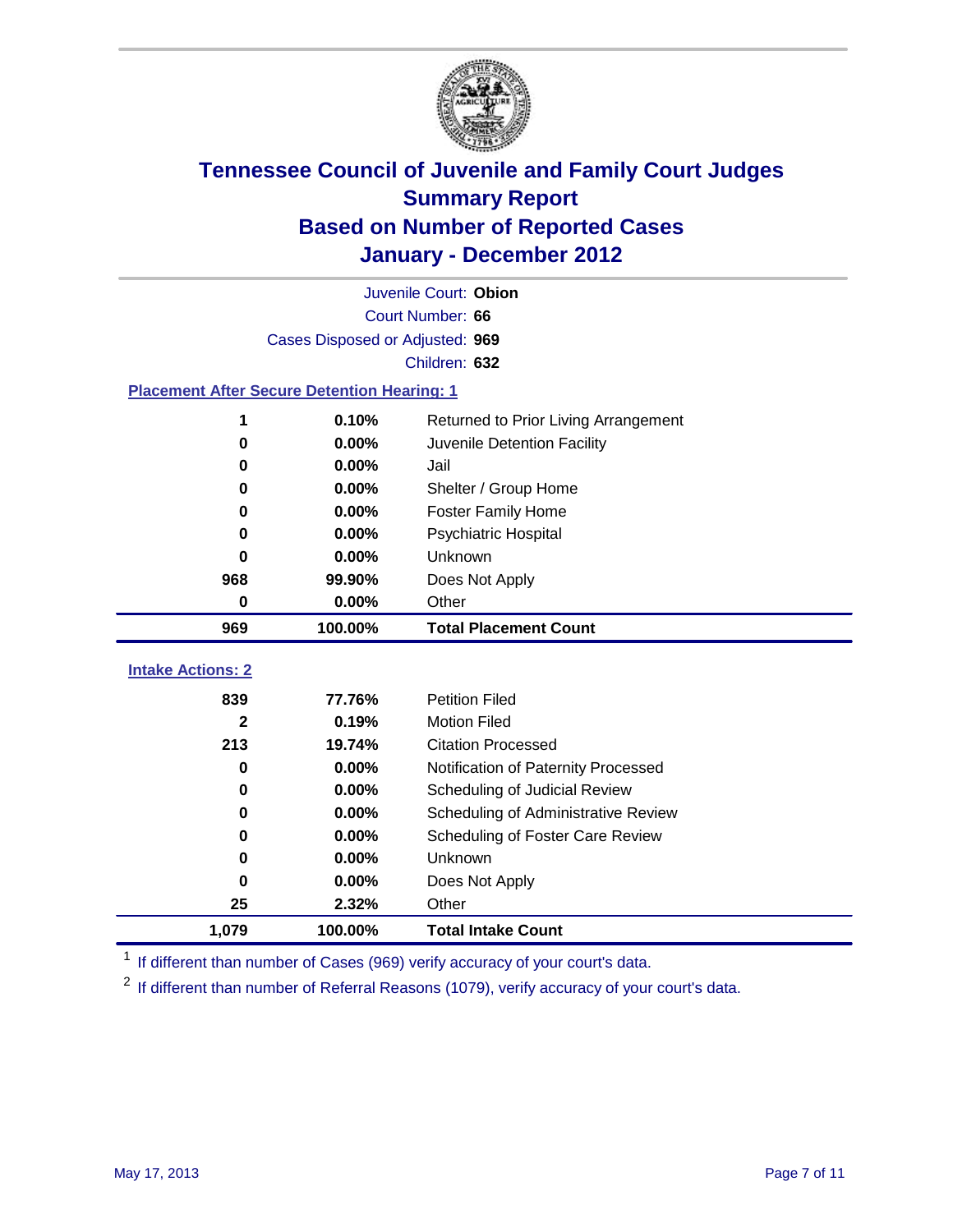

Court Number: **66** Juvenile Court: **Obion** Cases Disposed or Adjusted: **969** Children: **632**

### **Last Grade Completed by Child: 1**

| 130         | 20.57%  | Too Young for School         |
|-------------|---------|------------------------------|
| 19          | 3.01%   | Preschool                    |
| 12          | 1.90%   | Kindergarten                 |
| 13          | 2.06%   | 1st Grade                    |
| 20          | 3.16%   | 2nd Grade                    |
| 28          | 4.43%   | 3rd Grade                    |
| 20          | 3.16%   | 4th Grade                    |
| 19          | 3.01%   | 5th Grade                    |
| 27          | 4.27%   | 6th Grade                    |
| 26          | 4.11%   | 7th Grade                    |
| 30          | 4.75%   | 8th Grade                    |
| 47          | 7.44%   | 9th Grade                    |
| 88          | 13.92%  | 10th Grade                   |
| 82          | 12.97%  | 11th Grade                   |
| 6           | 0.95%   | 12th Grade                   |
| $\pmb{0}$   | 0.00%   | Non-Graded Special Ed        |
| 0           | 0.00%   | <b>GED</b>                   |
| $\mathbf 2$ | 0.32%   | Graduated                    |
| 0           | 0.00%   | <b>Never Attended School</b> |
| 63          | 9.97%   | Unknown                      |
| $\pmb{0}$   | 0.00%   | Other                        |
| 632         | 100.00% | <b>Total Child Count</b>     |
|             |         |                              |

| <b>Enrolled in Special Education: 1</b> |
|-----------------------------------------|
|                                         |

| 5   | 0.79%   | Yes                      |
|-----|---------|--------------------------|
| 625 | 98.89%  | No                       |
| 2   | 0.32%   | Unknown                  |
| 632 | 100.00% | <b>Total Child Count</b> |

One child could be counted in multiple categories, verify accuracy of your court's data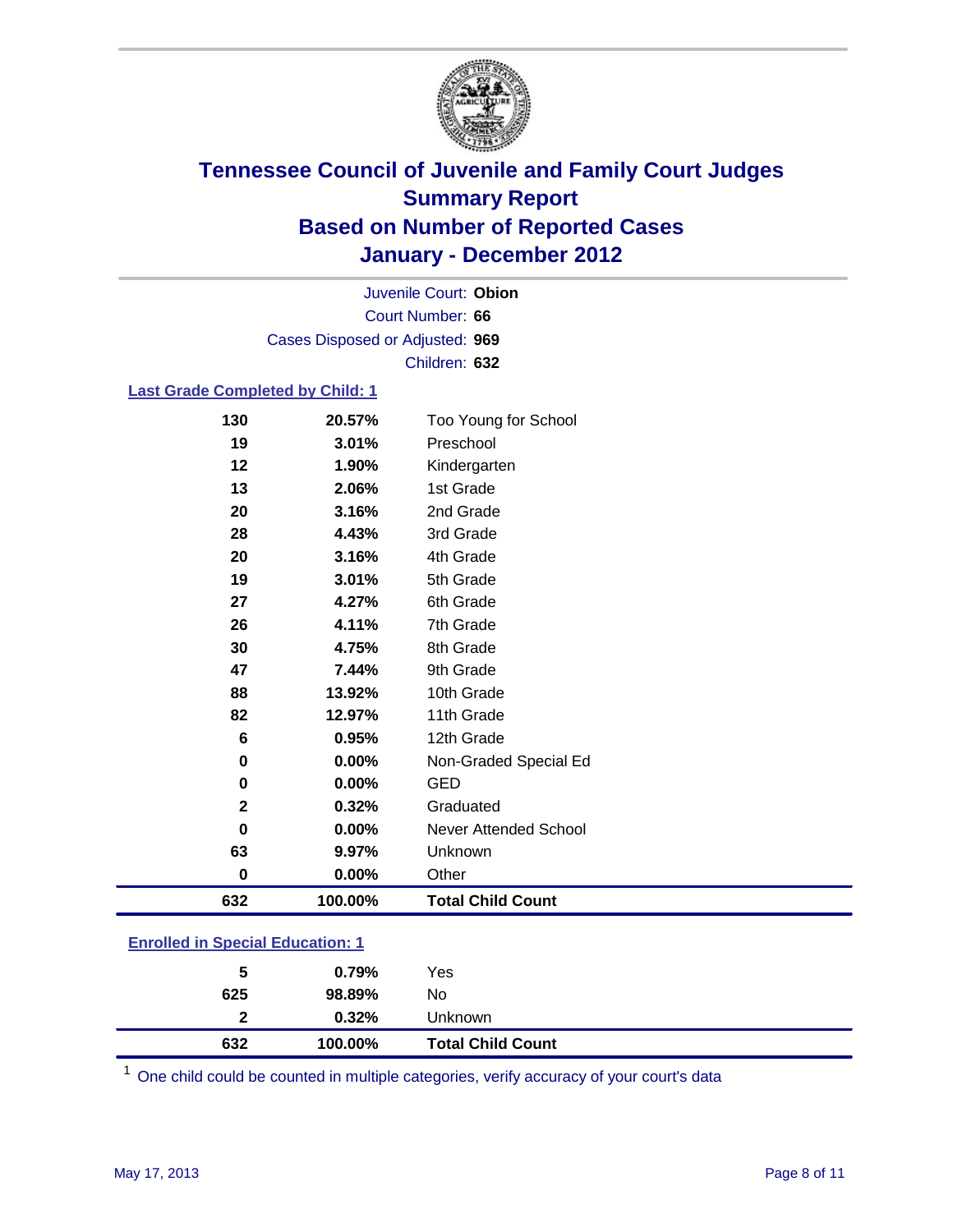

|                              |                                 | Juvenile Court: Obion     |
|------------------------------|---------------------------------|---------------------------|
|                              |                                 | Court Number: 66          |
|                              | Cases Disposed or Adjusted: 969 |                           |
|                              |                                 | Children: 632             |
| <b>Action Executed By: 1</b> |                                 |                           |
| 1,076                        | 99.72%                          | Judge                     |
| 1                            | 0.09%                           | Magistrate                |
| $\mathbf{2}$                 | 0.19%                           | <b>YSO</b>                |
| 0                            | $0.00\%$                        | Other                     |
| 0                            | 0.00%                           | Unknown                   |
| 1,079                        | 100.00%                         | <b>Total Action Count</b> |

### **Formal / Informal Actions: 1**

| 151          | 13.99%   | Dismissed                                        |
|--------------|----------|--------------------------------------------------|
| $\mathbf{2}$ | 0.19%    | Retired / Nolle Prosequi                         |
| 227          | 21.04%   | <b>Complaint Substantiated Delinquent</b>        |
| 23           | 2.13%    | <b>Complaint Substantiated Status Offender</b>   |
| 0            | 0.00%    | <b>Complaint Substantiated Dependent/Neglect</b> |
| 0            | $0.00\%$ | <b>Complaint Substantiated Abused</b>            |
| 0            | $0.00\%$ | <b>Complaint Substantiated Mentally III</b>      |
| 4            | 0.37%    | Informal Adjustment                              |
| 4            | 0.37%    | <b>Pretrial Diversion</b>                        |
| $\mathbf{2}$ | 0.19%    | <b>Transfer to Adult Court Hearing</b>           |
| 0            | 0.00%    | Charges Cleared by Transfer to Adult Court       |
| 613          | 56.81%   | Special Proceeding                               |
| 0            | 0.00%    | <b>Review Concluded</b>                          |
| 22           | 2.04%    | Case Held Open                                   |
| 31           | 2.87%    | Other                                            |
| 0            | $0.00\%$ | Unknown                                          |
| 1,079        | 100.00%  | <b>Total Action Count</b>                        |

<sup>1</sup> If different than number of Referral Reasons (1079), verify accuracy of your court's data.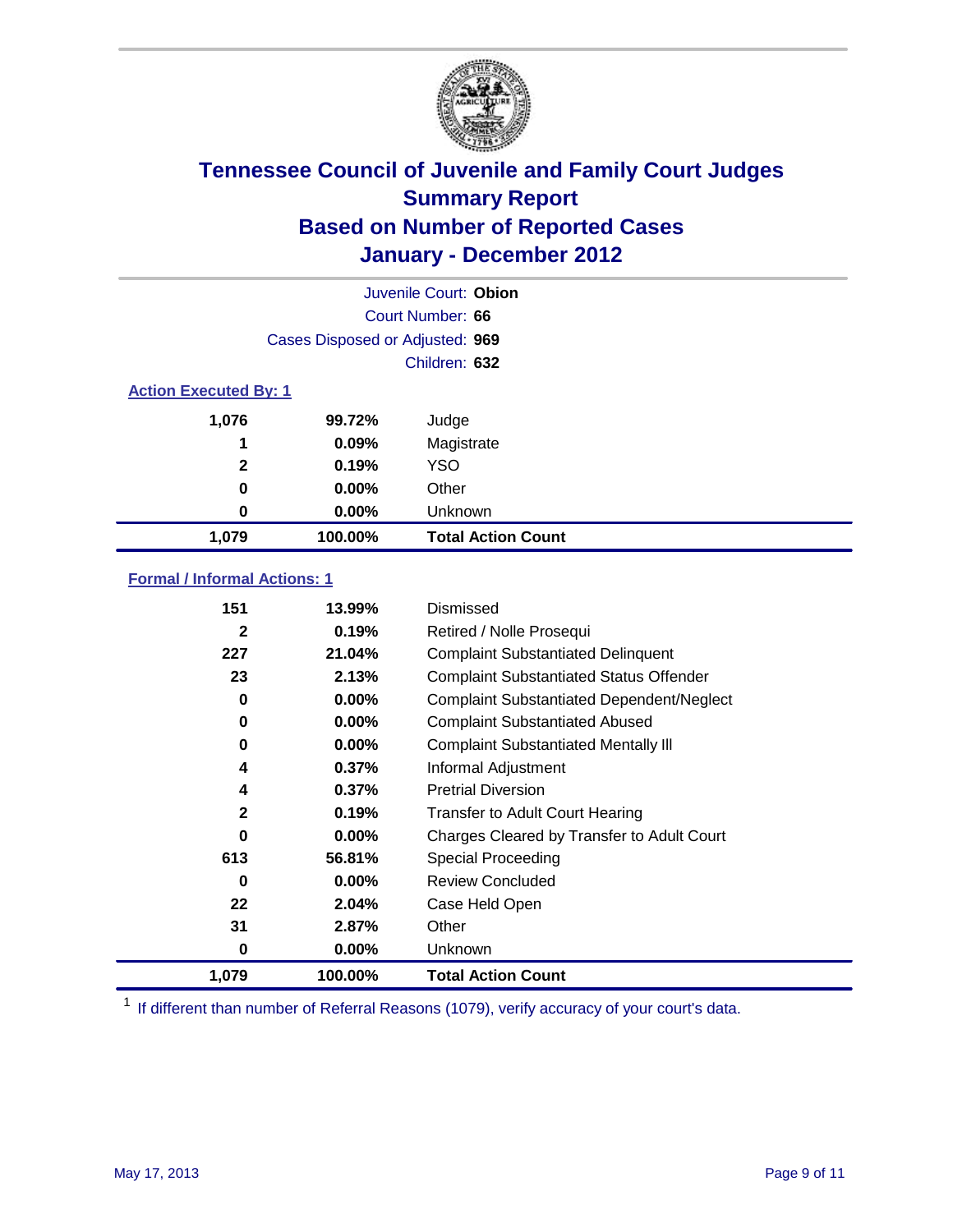

|                       |                                 | Juvenile Court: Obion                                 |
|-----------------------|---------------------------------|-------------------------------------------------------|
|                       |                                 | Court Number: 66                                      |
|                       | Cases Disposed or Adjusted: 969 |                                                       |
|                       |                                 | Children: 632                                         |
| <b>Case Outcomes:</b> |                                 | There can be multiple outcomes for one child or case. |
| 158                   | 11.73%                          | <b>Case Dismissed</b>                                 |
| 3                     | 0.22%                           | Case Retired or Nolle Prosequi                        |
| 2                     | 0.15%                           | Warned / Counseled                                    |
| 401                   | 29.77%                          | <b>Held Open For Review</b>                           |
| 15                    | 1.11%                           | Supervision / Probation to Juvenile Court             |
| 0                     | 0.00%                           | <b>Probation to Parents</b>                           |
| 3                     | 0.22%                           | Referral to Another Entity for Supervision / Service  |
| 2                     | 0.15%                           | Referred for Mental Health Counseling                 |
| 0                     | 0.00%                           | Referred for Alcohol and Drug Counseling              |
| 0                     | 0.00%                           | <b>Referred to Alternative School</b>                 |
| 0                     | 0.00%                           | Referred to Private Child Agency                      |
| 48                    | 3.56%                           | Referred to Defensive Driving School                  |
| 29                    | 2.15%                           | Referred to Alcohol Safety School                     |
| 1                     | 0.07%                           | Referred to Juvenile Court Education-Based Program    |
| 0                     | 0.00%                           | Driver's License Held Informally                      |
| 0                     | 0.00%                           | <b>Voluntary Placement with DMHMR</b>                 |
| 0                     | 0.00%                           | <b>Private Mental Health Placement</b>                |
| 0                     | 0.00%                           | <b>Private MR Placement</b>                           |
| 0                     | 0.00%                           | Placement with City/County Agency/Facility            |
| 1                     | 0.07%                           | Placement with Relative / Other Individual            |
| 99                    | 7.35%                           | Fine                                                  |
| 80                    | 5.94%                           | <b>Public Service</b>                                 |
| 12                    | 0.89%                           | Restitution                                           |
| 0                     | 0.00%                           | <b>Runaway Returned</b>                               |
| 13                    | 0.97%                           | No Contact Order                                      |
| 35                    | 2.60%                           | Injunction Other than No Contact Order                |
| $\mathbf 2$           | 0.15%                           | <b>House Arrest</b>                                   |
| 1                     | 0.07%                           | <b>Court Defined Curfew</b>                           |
| 0                     | 0.00%                           | Dismissed from Informal Adjustment                    |
| 0                     | 0.00%                           | <b>Dismissed from Pretrial Diversion</b>              |
| 0                     | 0.00%                           | Released from Probation                               |
| 2                     | 0.15%                           | <b>Transferred to Adult Court</b>                     |
| 0                     | $0.00\%$                        | <b>DMHMR Involuntary Commitment</b>                   |